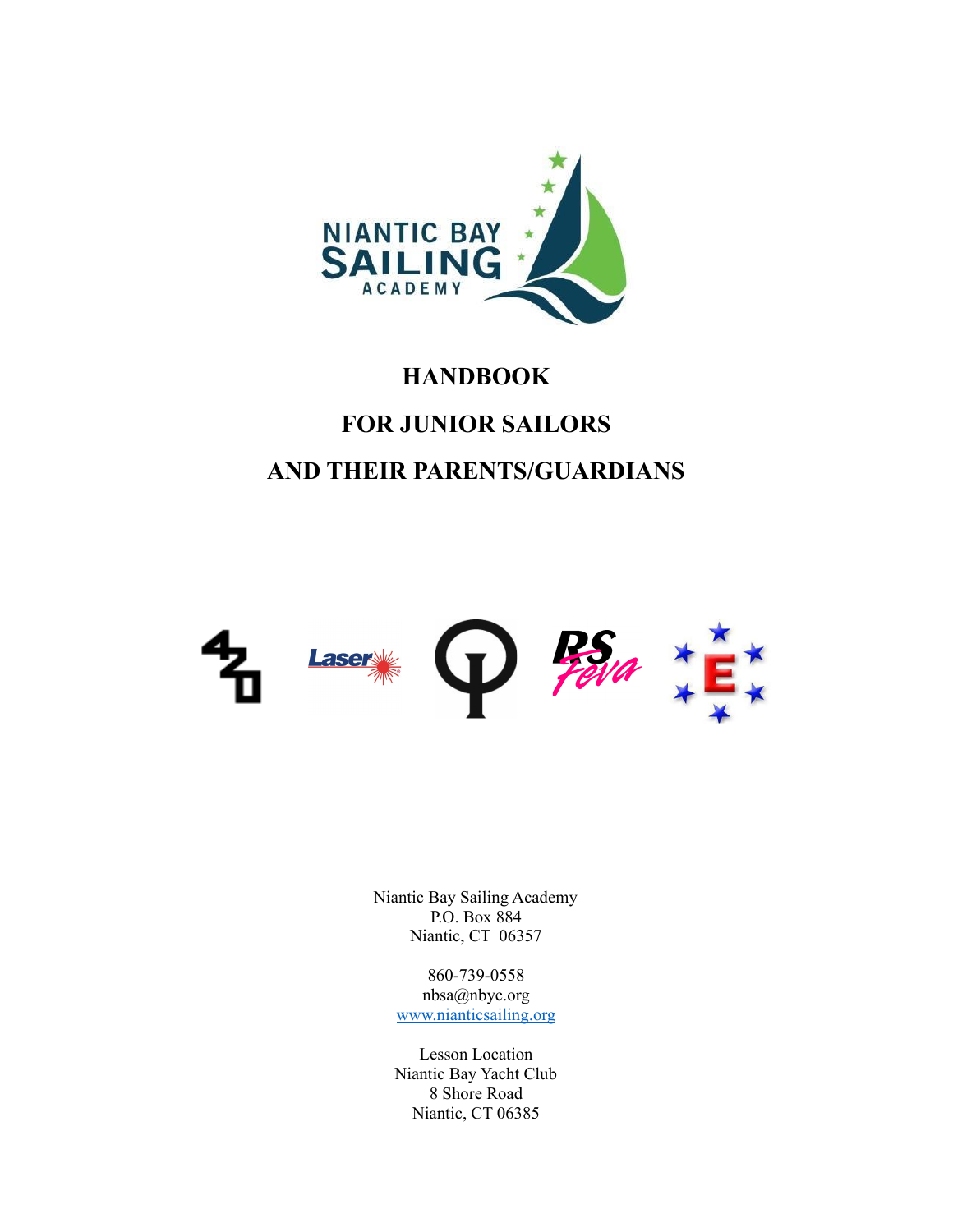## **WELCOME JUNIOR SAILORS!**

On behalf of the Niantic Bay Sailing Academy and the Niantic Bay Yacht Club we are delighted that you've enrolled in sailing lessons. We welcome you into this sailing community and know that you will create fond memories, make great friends and learn to sail or learn to sail better. The lessons you learn here will serve you well in school, in other sports and in your life as an adult.

This handbook has been assembled to provide information for sailors and parents/guardians of sailors participating in the NBSA Junior Sailing Program. We have attempted to describe how the program operates, what is expected of sailors, guidance for and expectations of parents, recommendations for gear and equipment, and much more. This guide has information that is relevant to NBSA veterans and rookies alike. Please take the time to read it even if your junior sailor has been in the program before as some rules, policies, and procedures may change from year to year.

To make the most of this experience, we ask you to follow these guidelines:

- Sail for fun and the love of the sport enjoy yourself
- Work hard to improve your skills
- Listen, ask questions, and watch others to see how you can better your skills
- Learn teamwork, sportsmanship, discipline, confidence and self-control
- $\bullet$  Be a team player get along with others
- Appreciate the contribution each person makes to the learning environment
- Learn the rules, and play by them
- Always be a good sport and set a positive example for others

Appropriate behavior will allow you to become a well-rounded, self-confident sailor and respected team member. NBSA expects the highest level of sportsmanship, teamwork, fair play, and good behavior. As a participant in this program you represent NBSA, yourself and your family. Your behavior, on and off the water, should be to maintain this level of sportsmanship and conduct, and make teammates proud to be a part of our program.

#### **Goal of the NBSA Junior Program**

Our overall goal is very simple – to provide a fun and safe learning environment for young sailors. We do this by offering an 8 week program providing instruction for children and teenagers ages 7 - 18 at all levels, from beginning sailing through competitive racing.

Other objectives include:

- To help youth sailors learn sailing, safe boat handling, seamanship, sportsmanship and environmental stewardship
- To help youth sailors learn techniques of one-design racing and cruising and to help them fully develop their one-design racing skills
- To promote youth sailing competition<br>• To educate our next generation of sail
- To educate our next generation of sailors on the importance of protecting our seas, shores and air through environmental sustainability and conservation

We have been a leader in junior sailing nationally and internationally for over 50 years. Hundreds of sailors have had the opportunity to experience sailing through this program. Sailors from NBSA's Junior Program have gone on to compete in high school, collegiate, National, World, America's Cup, and Olympic competition. Also important are the countless young men and women who have taken their experiences at NBSA and gone on to make sailing a lifelong passion whether it be cruising, racing, or otherwise just "messing around" in boats.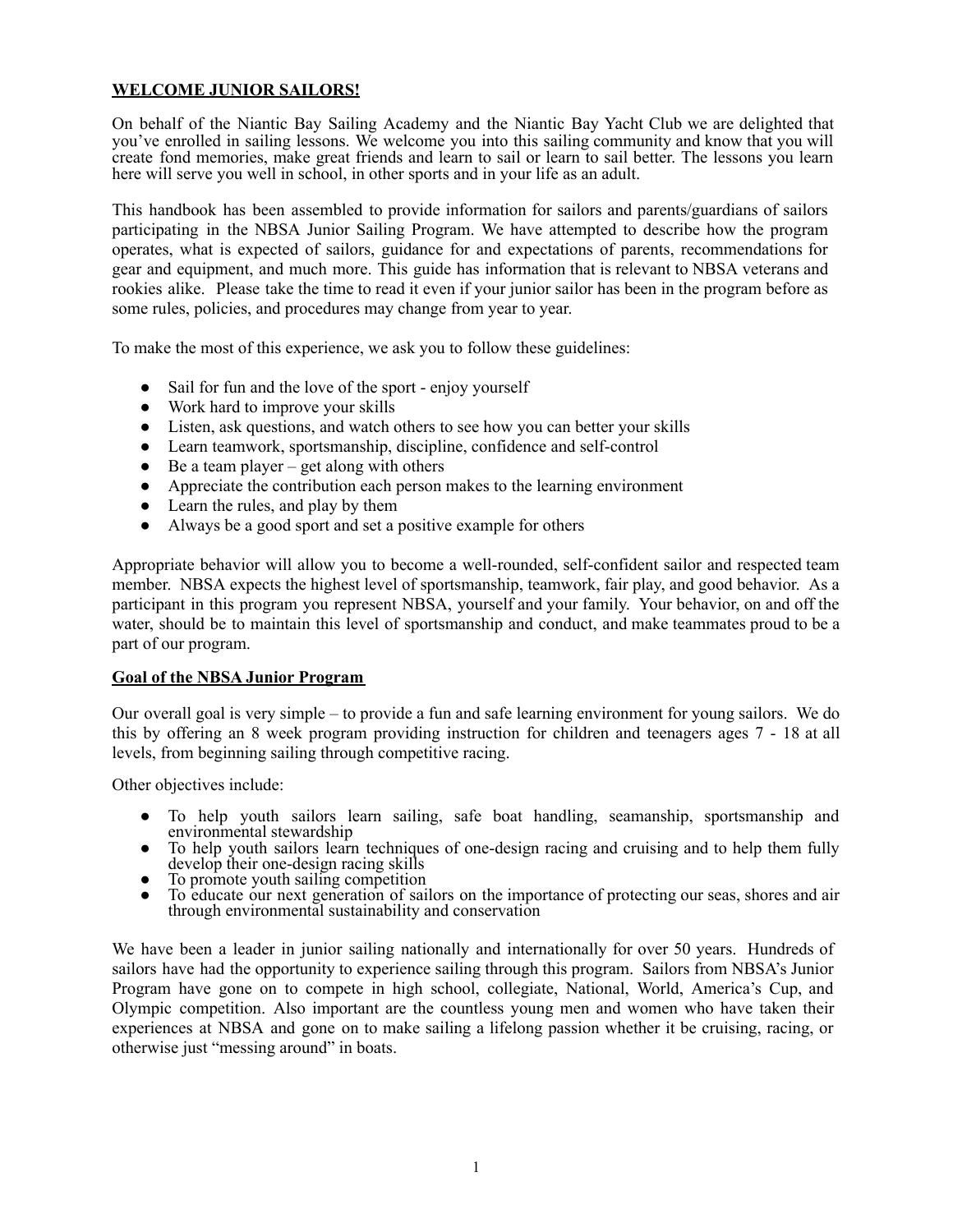## **General Policies & Program Overview**

The NBSA Junior Sailing Program is overseen by the NBSA Board of Directors who are responsible for the development of the overall objectives, goals, and policy guidelines governing the conduct of the Program and the selection of the instructional staff.

Our Program Manager and Head Instructor work together, under the direction of the NBSA Board, to oversee curriculum, day-to-day administrative operations and to assure organization and proper conduct of the Program within established policy guidelines and in accordance with approved objectives, goals, and safety requirements.

Safety of junior sailors, instructors and property is our highest priority. The Junior Program will be conducted in a fashion to eliminate or minimize the exposures to loss of, or injury to, persons or property. **The Niantic Bay Yacht Club Manager has final authority on matters of safety and of the NBYC facility.**

#### **Junior Sailor Promise and Code of Conduct**

While participating in our program we expect all sailors to follow a Code of Conduct. The promise statement below is posted for the junior sailors and parents/guardians to read in the main room of the Club. These guidelines are intended to ensure that everyone has a fun and safe summer here at Niantic Bay Sailing Academy.

#### **I Promise To Be:**

- **● Responsible**
	- I will take care of the sailing equipment, returning it to its proper place
	- I will keep the yacht club shipshape
	- I will pick up after myself
- **● Prepared**
	- I will bring with me a life-jacket, sunscreen, a hat, shoes, a towel, sunglasses, raingear, and water
- **● Safe**
	- I will keep myself safe
	- I will listen to my instructors
	- I will keep others safe
- **● Kind**
	- **○** I will practice good sportsmanship on and off the water
	- **○** I will treat others with kindness, dignity and respect

#### **Anti-Bullying Policy**

The Niantic Bay Sailing Academy welcomes junior sailors of all abilities and creates an inclusive, safe, fun atmosphere designed to nurture learning and respect. NBSA does not tolerate bullying. Bullying is defined as conduct, gestures or comments which are insulting, intimidating, humiliating, hurtful, malicious, degrading or otherwise offensive to a another person, group of people and/or teammates, and which create a hostile or intimidating environment, or which negatively affects a junior sailor's physical and/or emotional well-being. Bullying is any written, verbal or physical act, or any electronic communication, whether it is a single incident or a series of incidents that results in intentional pain and distress to the victim. In the event that a junior sailor is experiencing bullying, junior sailor and parents/guardian are asked to report this behavior, in confidence, to a sailing instructor or a member of NBSA's Board of Directors.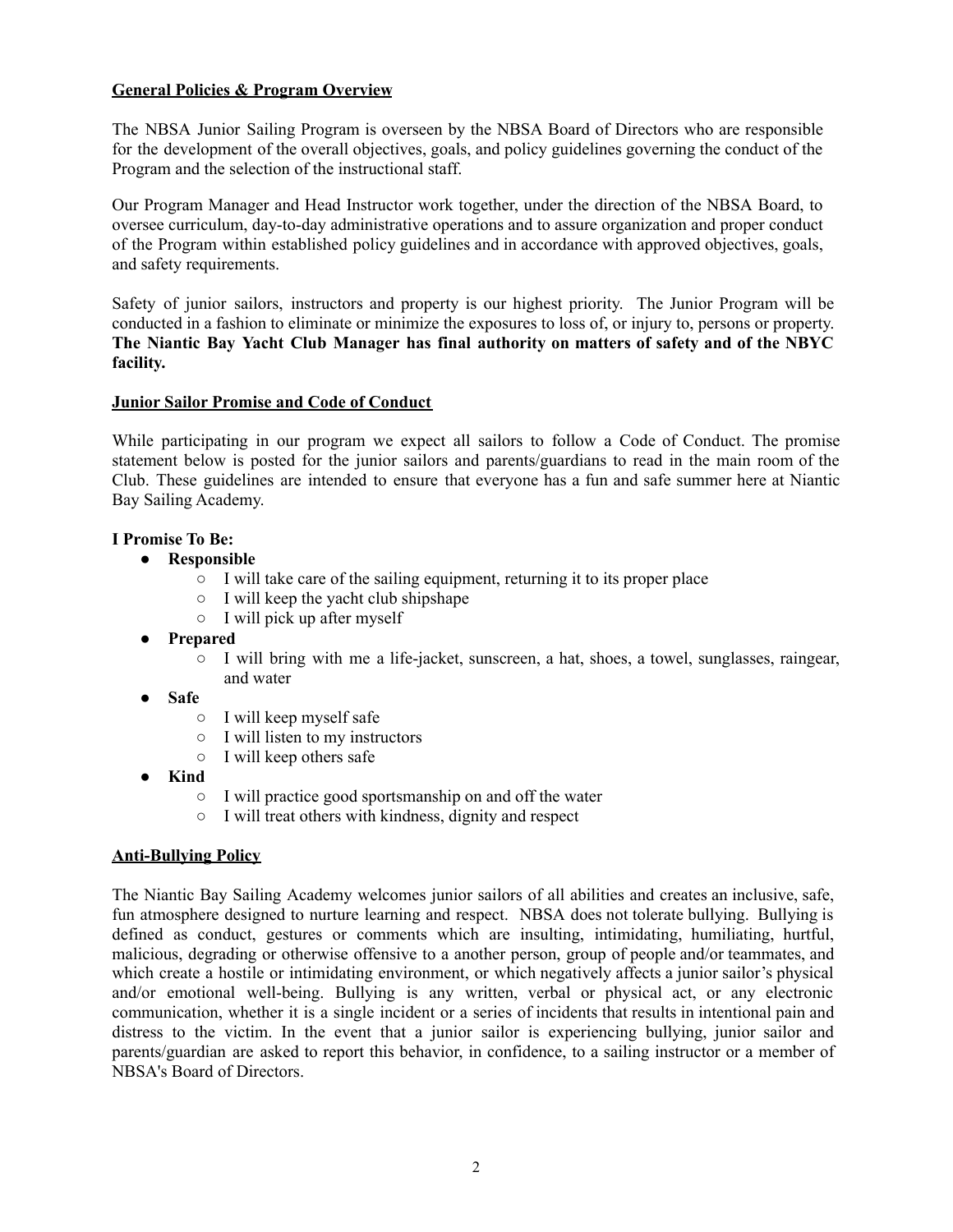## **Our Program**

Instructional sessions will normally be held as scheduled, subject to weather conditions. When weather conditions make on-the-water activities impractical, instruction will consist of sailing or STEM lessons under the tent.

We are excited to offer an enhanced STEM (Science, Technology, Engineering, and Math) program to our sailing curriculum. Our instructors are trained through the US Sailing REACH Program for sailing instructors (See REACH/US Sailing.org). Our goal is to provide authentic, science-based learning experiences in order to inspire our junior sailors to embrace the science of sailing as well as a lifetime of environmental stewardship. We hope you enjoy learning from the various activities your sailor will be participating in this season.

Our program has specific goals for each sailing level, and the instructors work within a curriculum designed to achieve specific skill goals while being flexible to the needs of each junior sailor and the vagaries of the weather. NBSA offers three Junior Sailing Programs:

**The Recreational Sailing Program** is designed for the beginner/intermediate sailor. We strive to teach sailing skills that will provide for a safe environment on the water. The ultimate goal is to instill confidence in proper boat handling while keeping it fun. Once a suitable level of competence is achieved the junior sailor will be introduced to the sport of sailboat racing. They will learn the basic rules of racing and experience the thrill of competing. In addition to the single person JY Trainer, Laser and Optimist, NBSA also utilizes two person FEVAs and 420s. This gives junior sailors the opportunity to experience sailing as a skipper and crew member.

**The Racing Program** is geared for further development of sailboat racing skills. The minimum age is generally 9. A junior sailor must demonstrate advanced boat handling skills and show a desire for additional sailboat race training.

**The Adventure Program** is a non-racing track which features lifetime sailing skills including navigation, use of electronics, sailing rules, use of anchors, safety equipment, motors, lots of STEM and loads of fun. Each week of this eight week program features one full day to allow for extended sailing trips and one 1/2 day for skills workshops.

#### **Start Times**

Lessons will start promptly at the designated time. **Late arrivals are very disruptive and unfair to the instructors and other sailors. Junior sailors who arrive late may not be allowed to join the program if the instructors have already left the dock.**

Junior sailors should arrive early to rig their assigned boat and be ready to leave the dock at the **start of class.**

Please call or text the Head Instructor, if your child will be absent from class unexpectedly. If there is a planned absence, please let the instructor know in advance. We understand that your child may be involved in other activities or camps that may prevent them from attending one or more lessons. While we will be as flexible as possible, it is not our policy to offer make up lessons.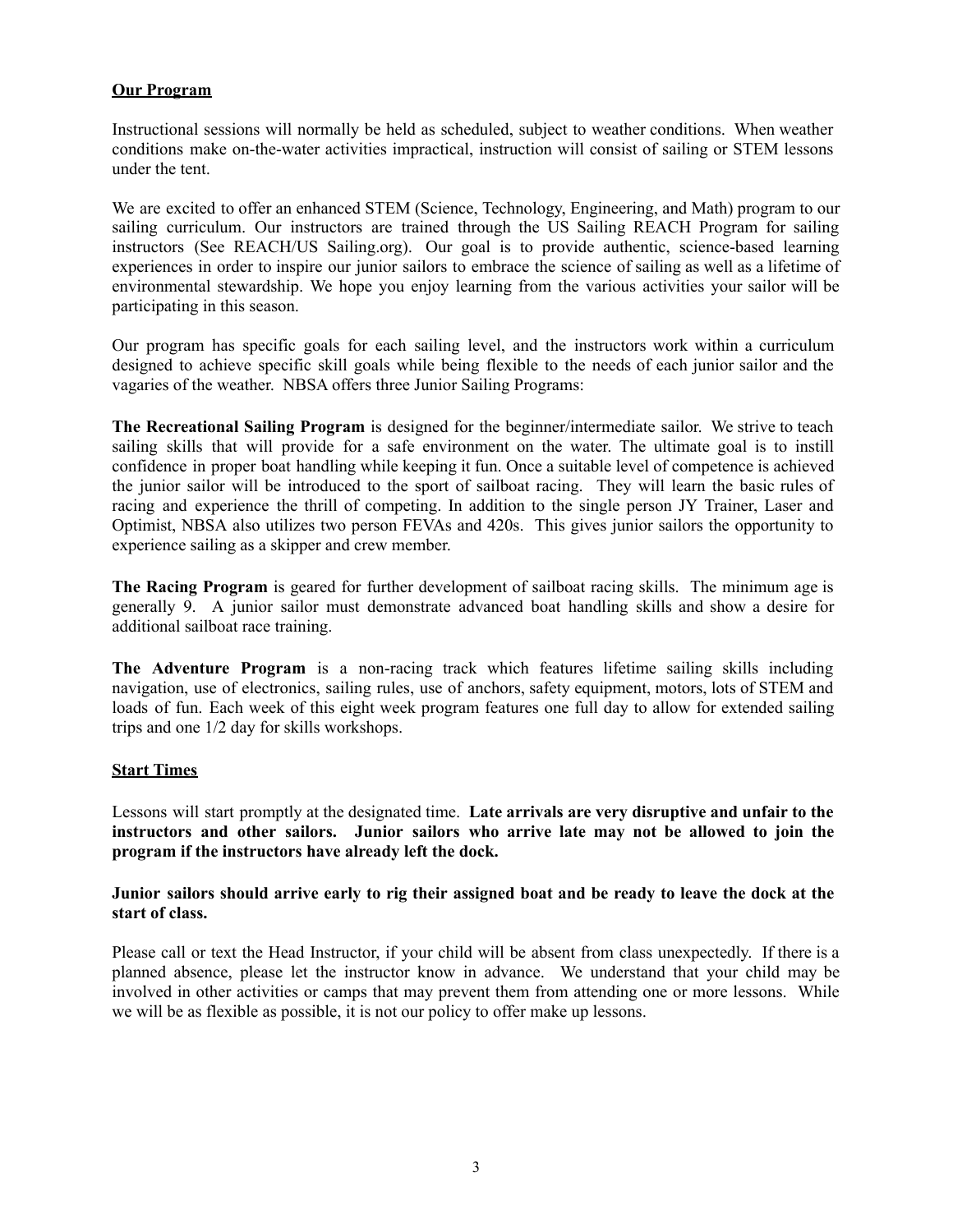# **A Typical Day**

- **●** Junior sailors meet with the instructors to prepare for the day's lesson which on most days starts with "on-land" lessons, a.k.a. Chalk Talk
- Junior sailors and instructors then proceed to their boats and sail to a designated area for the day's sailing instruction.
- **Junior sailors in the racing program must arrive early to rig their boat so that they are ready to leave the dock after their "on-land" lesson**
- Junior sailors and instructors return to the dock and boats are put away
- Instructors typically give a "wrap-up" talk at the club house immediately after de-rigging to summarize the day and to ensure orderly dismissal

## **Swim Test**

Every junior sailor will be required to pass a swim test during the first few days of the program. It will be conducted between the low dock just off the crane dock and the main 'T' dock, or a suitable alternate location. Junior sailors jump into the water and swim across to the other dock and then return. Upon return instructors will toss each junior sailor their US Coast Guard approved Personal Flotation Device (PFD). They must put their PFD on while in the water. Junior sailors who are not able to pass the swim test may, at the discretion of NBSA, continue with lessons but may also be recommended to enroll in NBYC swim lessons at the same time.

Please be sure junior sailors wear a bathing suit for the swim test and/or bring a spare change of clothing (shoes included) and towel the first day, as they will get wet.

## **Personal Equipment**

Each junior sailor should come each day with the following:

- U.S. Coast Guard approved vest-type life jacket of proper size (also known as a PFD). NO CHILD WILL BE ALLOWED TO GO SAILING OR EVEN ON THE DOCKS WITHOUT A PFD.
- Whistle attached to the PFD (optional but required for most ECSA regattas)
- Hat or visor
- **Sunglasses**
- Sunscreen
- **●** Water shoes or other foot apparel that can get wet while keeping feet safe. **NO BARE FEET OR OPEN TOE SHOES (I.E. FLIP FLOPS) ARE PERMITTED AT ANY TIME.**
- Change of clothes
- Water Bottle
- Raingear (when necessary)

#### **Label your gear with your name and do not leave it lying around!**

The parents/guardians of each junior sailor are responsible for ensuring prompt attendance, the adequacy of personal equipment, and proper personal conduct of their junior sailor and the seaworthiness, preparation, and maintenance of their boats.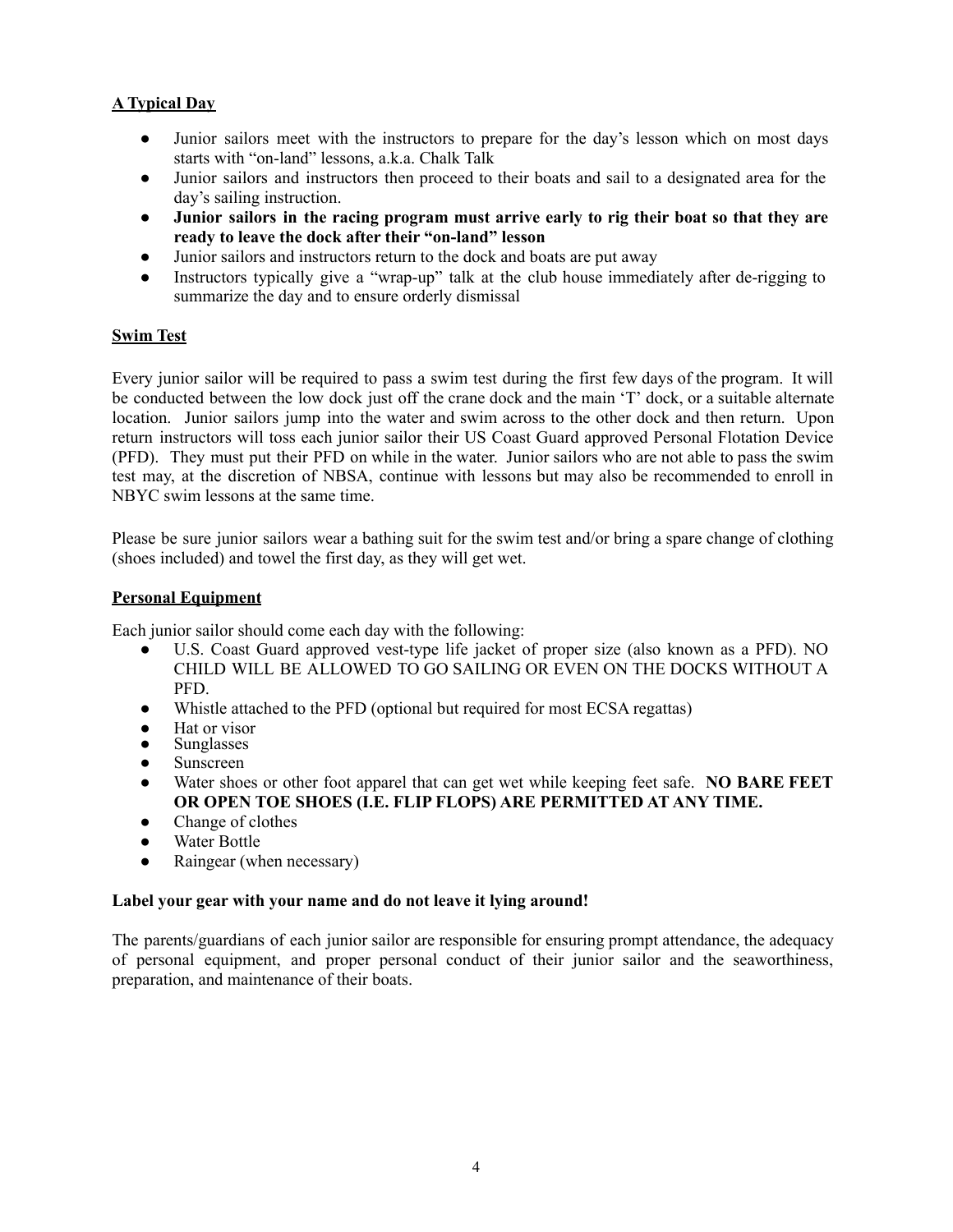#### **NBSA Equipment**

We encourage the private ownership of boats for use in the Program, as this is an excellent way to enhance the learning experience. We understand, however, that boat ownership may not be right for every family, particularly in boats sailed by two people.

NBSA owns a limited number of Optimists/JY Trainers, 420s, Ensigns, FEVAs and Lasers to be used by junior sailors in the Program. Use of NBSA boats and equipment is a responsibility not to be taken lightly. Please treat our boats as if they are your own. The better you treat our fleet the better fleet you have to sail. Please immediately report any damage or broken and missing parts to the Head Instructor.

#### **Boat Storage at NBYC**

Junior sailors using their own boat for lessons may dry store their boat in accordance with Niantic Bay Yacht Club Dinghy Regulations.

All junior sailors interested in storing their boat at NBYC for the sailing season must submit a Dinghy Storage Application to the Waterfront Director. All boats stored on club property must have a Boat Storage Label which will be issued upon approval of your application.

The Niantic Bay Yacht Club assumes no liability for any damage, theft, flooding, or other loss to a junior sailors boat or vessel while in or out of the water at the NBYC facility.

Junior sailors will be responsible for their own property. They are also responsible for the general care and protection of Club property. If a junior sailor is involved in an incident resulting in damage to or loss of boats or property, he or she should immediately notify an instructor. On the water, there are clear rules of right-of-way but it is the responsibility of every skipper to avoid collisions even when in the right. Normal wear and tear breakage is the responsibility of NBSA.

Junior sailors in the NBSA Sailing Program using the waterfront facilities do so at their own risk and shall exercise due care to prevent accidents or damage to boats, docks and equipment.

If a significant storm is forecast it is recommended that boats be moved to more suitable shelter than the club dry sail area. In the event of a major storm and/or hurricane owners may be required to remove their vessels from the Club property at the direction of the Flag Officers and/or Waterfront Chairman. All boat owners SHALL leave contact information with the club and make himself /herself or a representative available to move their boat(s) if so directed. Failure to remove your vessel will result in the owner being charged for the damage caused by their vessel to club property.

#### **Rules and Regulations**

It is expected that the conduct of every junior sailor and parent will be such as to maintain the proper decorum of the Club. Boisterous or rowdy conduct or violation of established House Rules and Waterfront Regulations will subject the junior sailor to disciplinary procedures.

The use of alcohol, tobacco and any illegal substance by junior sailors or instructors at any time during an NBSA Junior Sailing Program, on club property or during any Program sanctioned event is strictly prohibited and will result in immediate expulsion from the Program.

All parents/guardians must assume full responsibility for supervision of their junior sailor when they are not participating in a scheduled sailing class (i.e., before or after scheduled events).

Any suggestions or complaints concerning the club employees, rules and regulations, or operation of the Club should be submitted to the Manager of NBYC or the President of NBSA.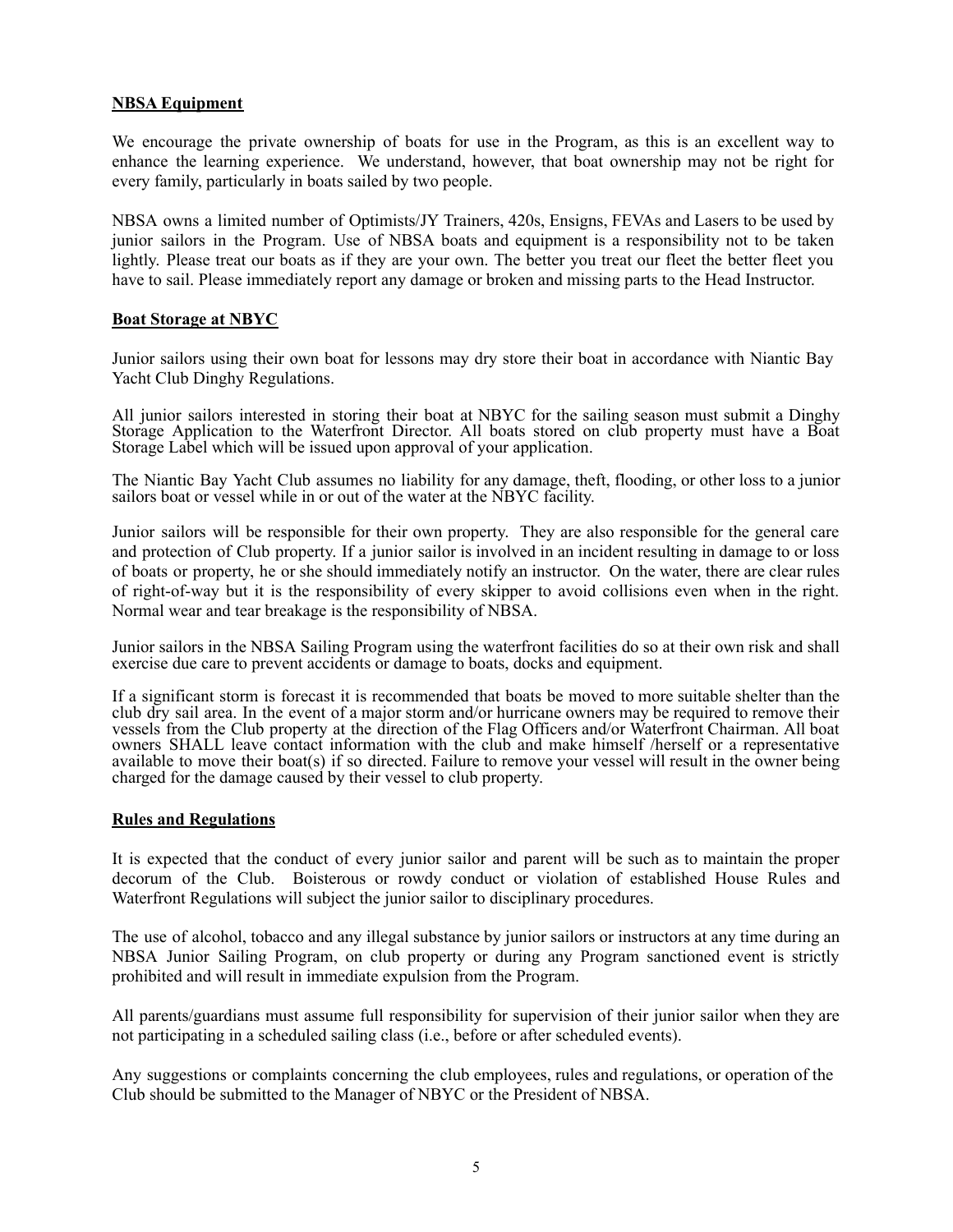#### **House Rules**

- You are expected to clean up yourself
- Picnic tables, porch chairs and breakwater chairs are intended for everyone's use, not for storage of personal items
- You are not to store personal property (except registered boats) on NBYC property; abandoned personal items will be disposed of, including items left in the lost and found
- Bare feet, sandy shoes and wet bathing suits are not allowed in the clubhouse
- Bicycles are to be parked in designated areas only; no bikes, skateboards, rollerblades, Heelies, etc. permitted on the jetty, the picnic area or under the tent
- Dogs are only permitted on club property when leashed and being taken directly from the parking lot to a boat
- There is no parking in the dry sail storage area or on the club side of Shore Road; cars may be parked briefly in the turn-around area for loading and unloading but should not be left unattended
- Club furnishings, equipment, tools, etc., are not to be removed from the club premises; you are responsible for any damage to club property or equipment used
- Ads, announcements, petitions, etc., are not to be posted or circulated without the permission of a flag officer or the house committee chairperson; anything posted must be initialed and dated by the approving person
- Parents/ guardians are responsible for their childcare providers being aware of and enforcing the house rules

#### **"A Memorandum of Understanding Between NBYC and NBSA to Promote a Smooth Running Junior Sail Training Program"**

In a spirit of cooperation between Niantic Bay Yacht Club (NBYC) and Niantic Bay Sailing Academy (NBSA) the following operating procedures have been adopted.

The Niantic Bay Yacht Club manager shall be responsible in all matters regarding the use of Niantic Bay Yacht Club land, buildings, docks and boats. This responsibility means that the NBYC manager shall:

Require those employees, assistants and students of NBSA when those employees, assistants and students use NBYC land, buildings, docks and boats to return the NBYC land, buildings, docks and boats to the condition of cleanliness & orderliness found prior to use.

NBYC boats and other mobile assets shall be returned to their proper/assigned storage locations at the end of each use by the NBSA employees, assistants and students using the NBYC boats and other mobile assets.

Require that at the end of each use of non-NBYC owned assets that those assets are properly returned to their proper/assigned storage locations.

Those using NBSA or private boats and accessories are responsible for returning those boats and accessories to their assigned storage locations at the end of each use.

NBYC manager and/or stewards shall assist NBSA employees, assistants and students as necessary in the launching and retrieval of students' and coaches' boats in order to insure a smooth running youth sail training program.

As Safety is of the utmost importance, the NBYC manager and stewards shall be available to respond with aid as the need arises.

Ware Woodling

Ward Woodruff NBYC [Former] Commodore

Harland Frederickson NBYC, [Former] President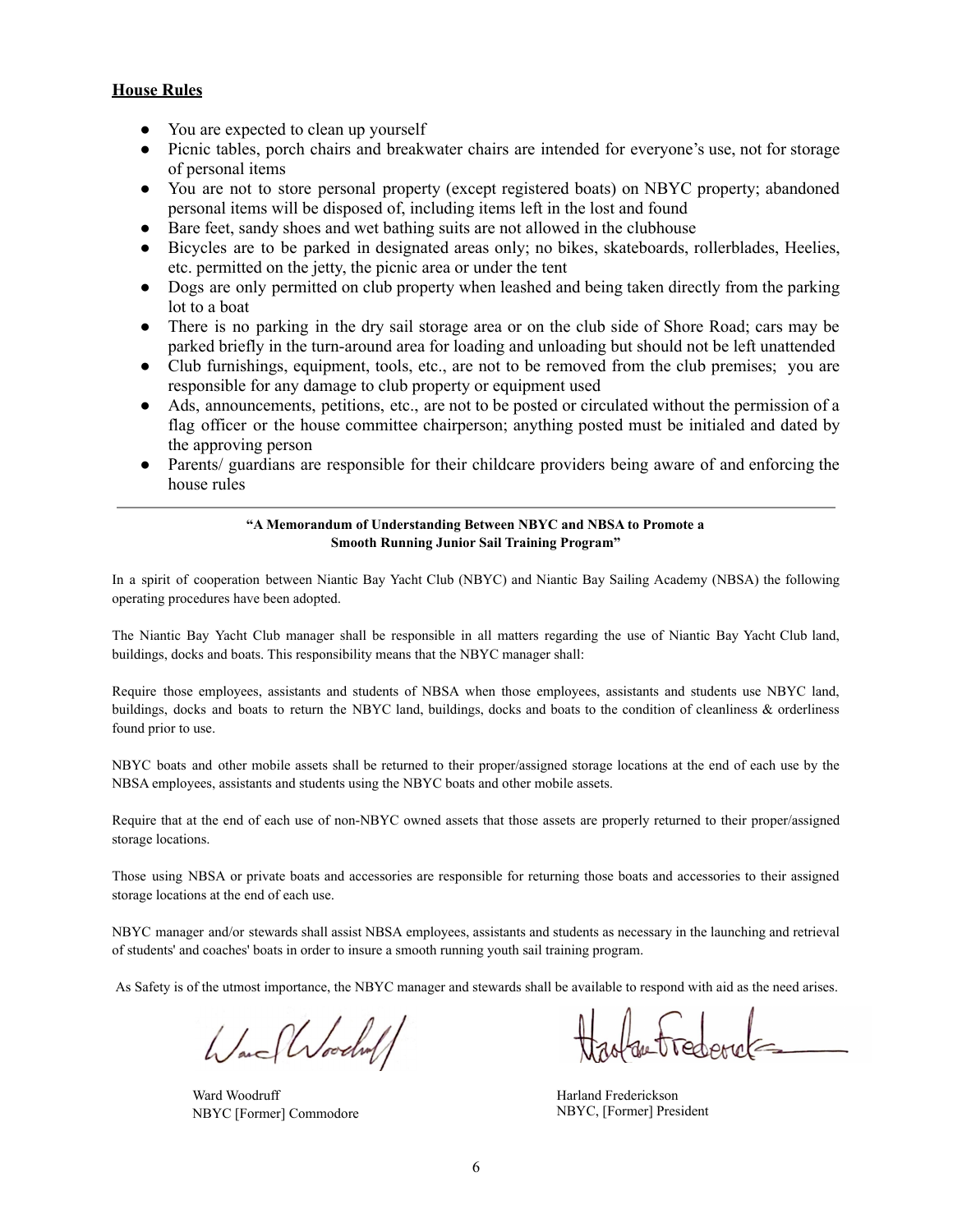## **COVID-19 Protocols**

Covid 19 will continue to have a presence for the summer of 2022. Staff, students and guardians will be required to follow all applicable guidelines established by the State of Connecticut and the CDC. As the Covid landscape is ever changing, we will endeavor to update our protocols accordingly.

- All students in our program are eligible and encouraged to be vaccinated
- If fully vaccinated, masks are not required indoors or outdoors
- If not vaccinated, masks are required indoors and are required outdoors when social distancing cannot be maintained, for example in crowded areas; masks may be removed for water breaks and snacks as long as social distancing can be maintained
- Non-member parents and guardians of youth sailors are not permitted to remain on club property during lessons; please be sure your child has all of their equipment at drop off (see Personal Equipment); students should not share equipment
- As parents and guardians drop off their youth sailor, they should wait to ensure their youth sailor follows the necessary pre-lesson protocols and successfully joins their class
- If during class, a youth sailor exhibits a fever or other symptoms suggestive of possible COVD infection, they will be isolated from the other youth sailors and their parent or guardian will be contacted to take them home. (Please see the below CDC recommendations for symptomatic people.)
- If prior to or outside of class your junior sailor has:
	- A fever or symptoms of COVID
	- A positive COVID test
	- Exposure to someone who has tested positive for COVID or has symptoms of COVID

DO NOT BRING THEM ONTO NBYC PROPERTY until reviewing the CDC recommendations, as follows:

Anyone who is **symptomatic** should take a rapid antigen test as soon as symptoms appear. If the rapid test is NEG, it should be confirmed with a NAAT/ PCR test. If the confirmatory test is also NEG and you are fully vaccinated, then no further COVID precautions are needed. ( You just have a bad cold.) However, if you are not fully vaccinated, home quarantine for 5 days is recommended even if your testing is negative. If the above tests return POS, please see the following section.

If you **test positive** for COVID, regardless of vaccination status, you should home quarantine for 5 days. After 5 day, if no symptoms develop, you may return to class, but will need to wear a mask for an additional 5 days. If you develop mild symptoms, you may return to class once you are fever free x24hrs without the use of fever reducing medication, but must also mask for an additional 5 days. If you have severe symptoms, you should home quarantine for at least a full 10 days.

If you have had **close contact** with someone testing positive or who has symptoms of COVID but are feeling well yourself with no symptoms, no home quarantine period is necessary if you are fully vaccinated. If you have not been fully vaccinated, you should home quarantine for 5 days and then obtain a rapid test. If the test is NEG you may return to class. However, if at any time after exposure you develop symptoms, please see the above section.

● Parents and guardians are advised that if their child has pre-existing health conditions which put them at high risk for COVID complications, they participate in our program at their own risk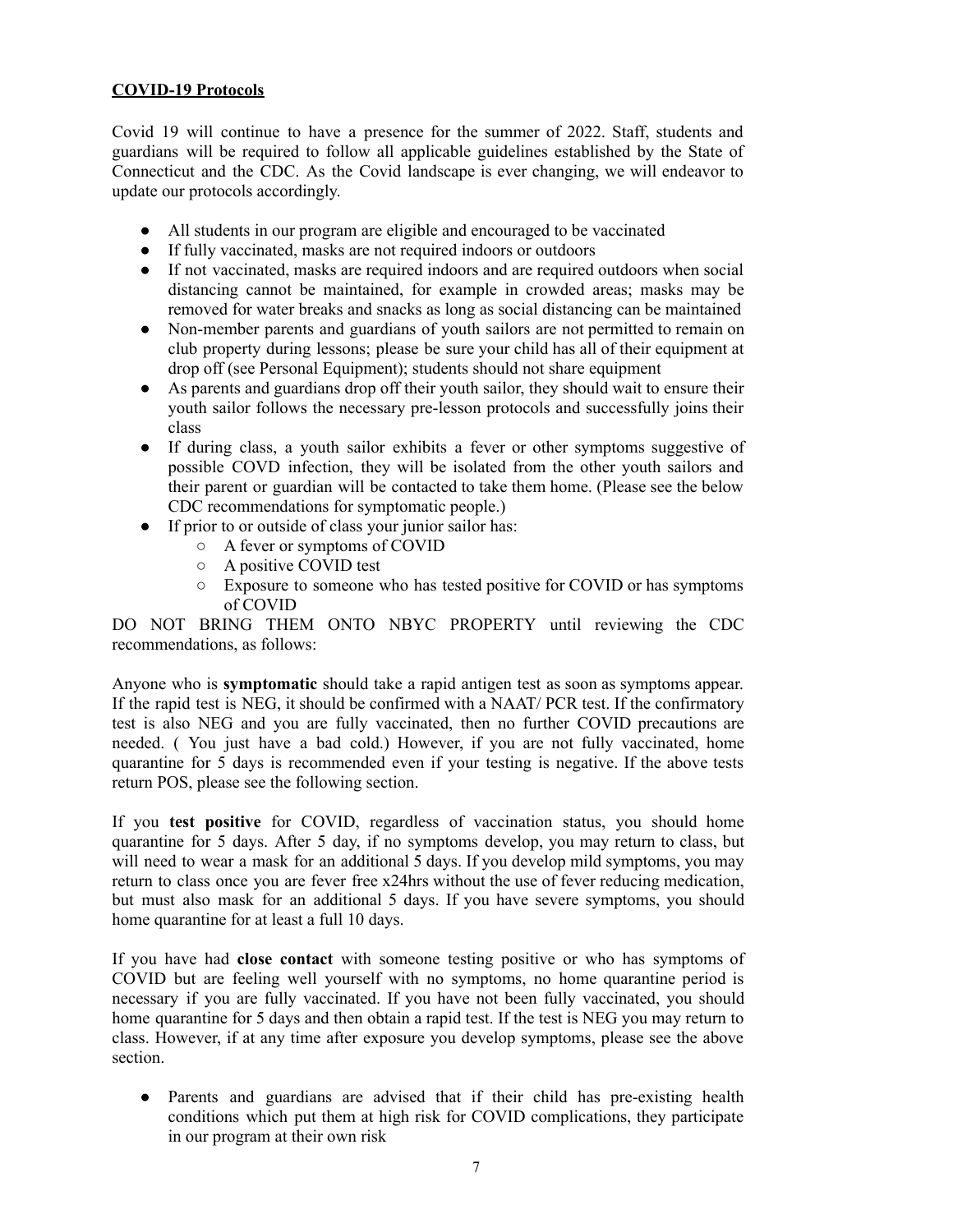#### **Covid Addendum:**

**Symptoms of COVID:** fever, chills, cough, shortness of breath, fatigue, muscle aches, headache, loss of taste or smell, sore throat, nasal congestion, vomiting, diarrhea or skin rashes.

**Exposure to COVID:** Contact with a person who has tested positive or is exhibiting possible symptoms of COVID defined as less than 6ft away for over 15mins or any distance over a continuous 24hr period. This is regardless of whether masks were worn.

**Fully Vaccinated:** 14 days have passed since completion of the initial vaccine series. (2 doses of the Moderna or Pfizer vaccine or 1 dose of the Johnsons and Johnson vaccine.) It is still highly recommended that you stay up to date with any recommended booster vaccines.

#### **Disciplinary Procedures**

NBSA Junior Program instructors are primarily responsible for enforcing the rules and will take appropriate action as outlined in the following Disciplinary Procedures. While away from NBSA and under the supervision of a parent/guardian the responsibility for enforcing the rules lies with the parent/guardian under advisement of the Head Instructor and NBSA.

An instructor or other member of NBSA or NBYC staff may initiate disciplinary procedures if a junior sailor or parent interferes with the learning, safety, or conduct of the Junior Sailing Program to the potential detriment of him/herself, others, equipment, or facilities. Offenders shall be subject to the following actions in ascending order. The initial action may start at any level depending on the gravity of the situation.

- Discussion between the junior sailor and instructor in charge at the time of the infraction; and/or notification of parent/guardian
- Discussion between the junior sailor and Head Instructor; and notification of parent/guardian
- Dismissal of junior sailor from class for remainder of day; parent/guardian will be called and instructed to pick up their junior sailor immediately
- Conference between Head Instructor, parent/guardian and junior sailor
- Suspension of junior sailor from class for one week by the Head Instructor or NBSA Board member; with no refund of fees
- Dismissal of junior sailor from the program for the remainder of the summer; with no refund of fees

For questions concerning your junior sailor's behavior, issues with the classes, or other administrative issues please contact the Vice President and Director of Programs.

#### **Media Release**

Throughout the summer, videos and photographs may be used for various program activities and events. NBSA staff will photograph or videotape junior sailors in our program for use in printed or online publications. A parent/guardian may withhold permission to have their child photographed and/or videotaped during Niantic Bay Sailing Academy sponsored activities and events.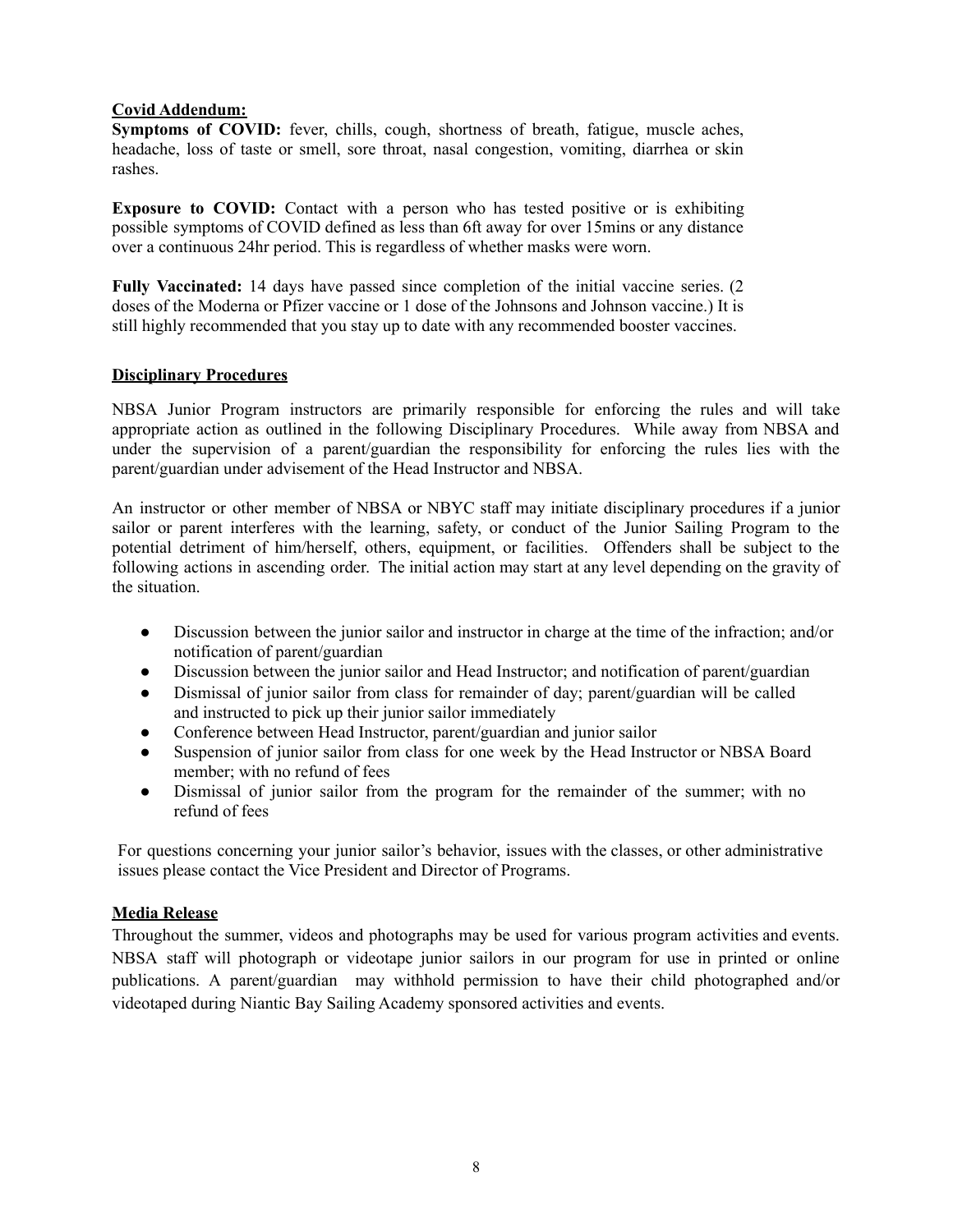#### **Parent/Guardian Involvement**

Parent/guardian involvement is vitally important to the success of the Junior Sailing Program. Parents with junior sailors at all levels are highly encouraged to volunteer; there are suitable jobs for both sailors and non-sailors. The level of involvement needed does increase as junior sailors transition from basic sailing classes to racing teams. Contact our Parent Coordinator to find out more about how you can get involved.

#### **NBSA Junior Regatta Support**

NBSA plans to host its annual Junior Regatta (US Junior Olympic Sailing Festival/The Larry White Junior Regatta) on Thursday, July14, 2022. This event requires volunteers to help in a number of ways ranging from event organization, registration, race committee, parking management, safety officers, and other as needed functions. All are welcome regardless of sailing knowledge level.

#### **Work Parties**

NBSA is responsible for ensuring Junior Sailing Program boats and equipment are maintained. Work parties are held to facilitate this. Junior sailors, parents/gujardians and anyone interested in supporting the Junior Sailing Program are welcome to participate. The Head Instructor will typically announce the need for work parties via email.

#### **Student and Youth Membership**

NBSA welcomes junior sailors who do not hold Niantic Bay Yacht Club family membership. These sailors are considered Student Members of NBYC for so long as they are enrolled in sailing lessons offered by the NBSA. Membership privileges are limited to use of the club facilities during times when such lessons are being conducted or during a lesson related activity such as regatta, clinic or awards ceremony,

Those students may also apply for Youth Membership with NBYC. Youth Membership Dues will apply in addition to lesson fees. Youth Members shall have all the privileges and benefits afforded other club members, with some exceptions. Applications should be submitted directly to the NBYC Membership Committee.

#### **Galley (Snack Bar***)*

The Slipper Shell, or Galley, at the Niantic Bay Yacht Club serves sandwiches, burgers, and other light fare. All junior sailors are welcome to eat at the Slipper Shell after the AM session, prior to the PM session or during junior regattas hosted by NBSA. Please note that at other times the club facilities may not be used by junior sailors unless they are a guest of a NBYC member.

#### **Communication**

We hope that you have taken the time to review this guide for it provides much of the information you will need to know about the program. Information will also be posted on the Junior Sailing Program bulletin board which is located inside the clubhouse to the right of the main club bulletin board. In addition, the instructors will be utilizing email to communicate curriculum activities, special events, accomplishments etc. Our plan is to keep you well informed of what is happening with our Junior Sailing Program. In addition follow us on Facebook and Instagram (@nianticbaysailingacademy) and on our website (NianticSailing.org)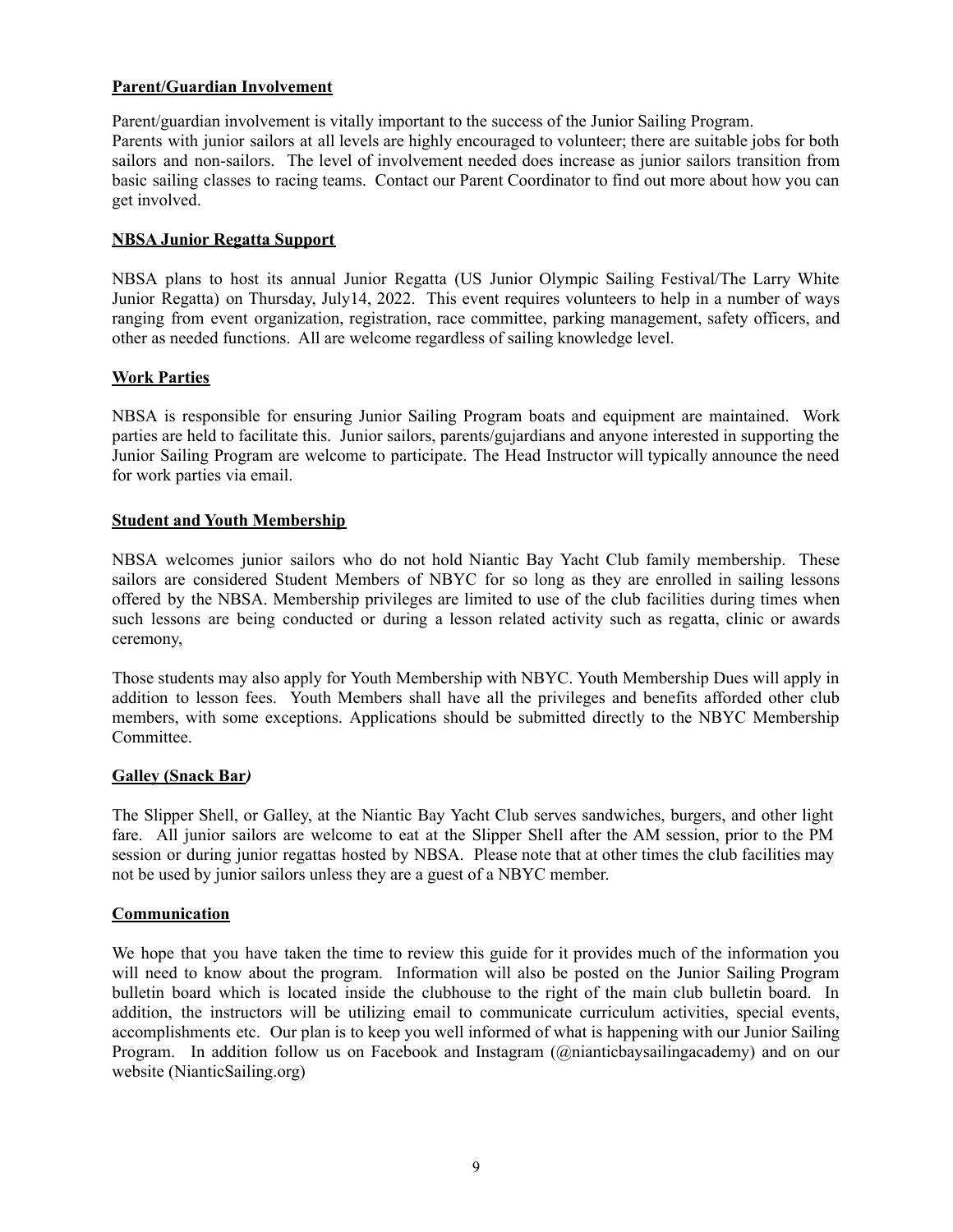# **Who's Who**

Parents/guardians who have questions concerning the day-to-day operation and scheduling of the Junior Sailing Program; including questions concerning the performance of a junior sailor in class, class materials and other questions closely related to the instructor's role, please contact the Head Instructor or Program Manager.

Questions relating to the overall objectives and policies governing conduct of the program should be directed to NBSA President or Vice President & Director of Program.

| Name/Role                                                     | <b>Phone Number</b> | <b>Email Address</b>           |
|---------------------------------------------------------------|---------------------|--------------------------------|
| Caroline Healy<br><b>Head Instructor</b>                      | $(860)$ 271-9067    | Healy25@gmail.com              |
| Pam Woodruff<br>Program Manager                               | $(860)$ 841-1012    | $pam(\partial g)$ aryandpam.us |
| <b>Bill Healy</b><br>Vice President & Director of<br>Programs | $(860)$ 235-3567    | william healy@yale.edu         |
| Ken Shluger<br>President                                      | $(860)$ 205-9569    | kshluger@hotmail.com           |
| Robert Austin-LaFrance<br>NBYC Club Manager                   | $(860)$ 739-0558    | rjaustinlafrance@gmail.com     |

If you would like to discuss an issue with an instructor, please make an appointment to do so outside of instructional time. Also, if you have concerns about the quality of instruction or any other complaint pertaining to the instructors or NBYC staff please direct these concerns to those listed above.

| <b>Name</b>              | <b>Phone Number</b> | <b>Email Address</b>        |
|--------------------------|---------------------|-----------------------------|
| Graham Glander           | $(860)$ 910-5181    | gramglander@gmail.com       |
| Jack Redmond             |                     | $jred22280$ @gmail.com      |
| Kristen Healy            | $(860)$ 333-4075    | Kristen.healy18@gmail.com   |
| Libby Redmond            | $(860)$ 951-9442    | e.redmond13315@gmail.com    |
| Sarah Healy              | $(860)$ 941-3007    | sohealy2@gmail.com          |
| SaraBeth Bouchard        | $(860)$ 514-3613    | sarabethbourchard@gmail.com |
| Siofra (she-fra) Collins |                     | collins.siofra@gmail.com    |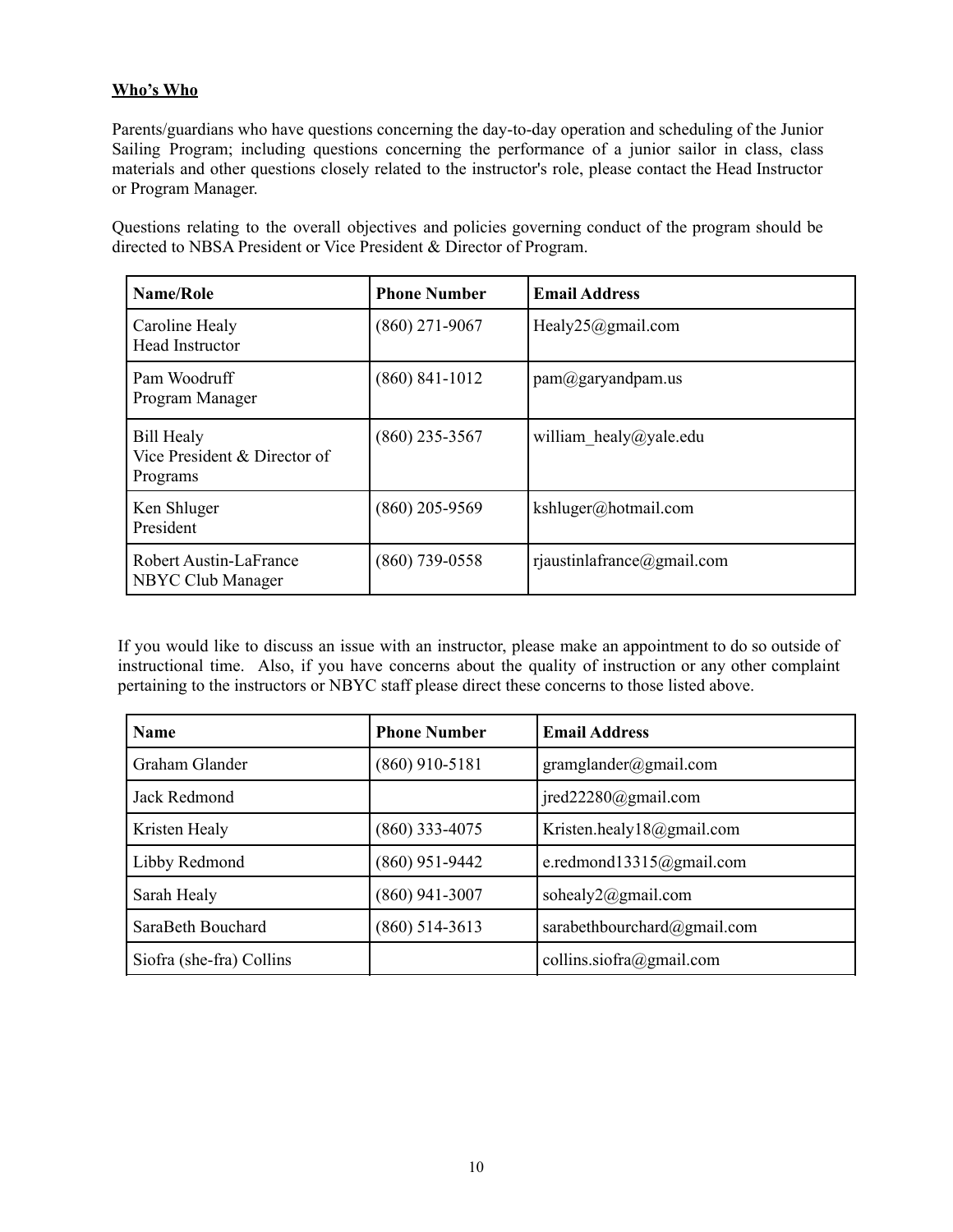#### **Boats We Sail**

All instructional sailing is conducted in Optimist/JY Trainers, RS FEVA, Laser, Ensign, and 420. These classes represent the standard for Junior/Youth racing in the United States. Between these classes of boats we can structure curriculums to suit all ages (7 -18), abilities, and sizes.

**The Optimist** is the largest junior racing fleet in the world and the international standard in junior instruction. The boat's simplicity and stability make it ideal for teaching young beginners while the popularity of the Optimist class makes the boat extremely challenging for pre-teen racers. A skipper can race Optimists until December 31st in the year they turn 15. On December 31st of that year, they age out of Optimists and can no longer race the boat. To promote participation across a wide range of skill levels and ages, Optimist racing events are typically divided into fleets.

Green fleet is a special fleet for beginners. Green fleeters can be any age up to 15. A green fleet might have skippers who are as young as 6 and as old as 15, but sooner or later they'll move into their age-appropriate fleet. The purpose of the green fleet is to encourage novice sailors. To discourage sailors from staying in green fleet in order to win races and receive awards, the US Optimist Dinghy Association (USODA) policy is to present "Participation Awards" to all skippers sailing in the green fleet. By not crowning a champion, sailors and their parents are encouraged to move to the appropriate age fleet as they become more confident of their abilities. Green fleet typically sails relatively close to shore and on short courses. Sailors may be coached at any time including during a race.

After moving out of green fleet, skippers who are 10 or under will sail in the white fleet. Skippers who are 11 and 12 will sail in the blue fleet. Skippers who are 13, 14, or 15 will sail in the red fleet. In all fleets, the determining date is the skipper's age on the first day of the regatta not the skipper's age at the end of the current year. Skippers move up to blue fleet on their 11th birthday and red fleet on their 13th birthday. At most regattas, the red, blue, and white fleets all start at the same time and race on the same course. Coaching for the red/white/blue fleets is permissible before and after, but not during individual races. Coaches can observe the racing from designated areas and provide feedback to the sailors at the completion of the race(s) observed. The class website is www.USODA.org and contains a lot of helpful information.

The **JY Trainer** is the ideal first boat for the future Optimist racer. Its floor is 3 inches higher than the Opti so its dryer. Her gunwales are rounded for comfort and two kids or one adult fit comfortably. The boat was designed by Rodney Johnstone and built in East Lyme, CT.

The **Club 420** is the most popular and versatile double-handed junior boat in North America. The 420 is sturdy and safe while providing the challenge of having a spinnaker and trapeze. The boat is best suited for sailors 12-18 years of age and over 100 pounds. NBSA has a large fleet of Club 420s and one International 420 for use in the summer program. Additional information about the 420 Class Association is at www.club420.org

The **Ensign** is the largest class of full keel sailboats in North America, with over 2000 boats manufactured since 1962. Designed by Carl Alberg, its sustained popularity is due to very solid and durable construction, and a design that lends itself equally and admirably to comfortable family cruising, enjoyable day sailing, and close, strategic, tactical racing. The Ensign Class is one of the strongest national organizations, with numerous local fleets from coast to coast.

The **RS FEVA** is a double handed dingy designed in 2002. It is a great stepping stone boat as kids progress from Optimist to 420**.**

The **Laser** is a single handed racing dingy, sailed and raced at the club, college, national, international and Olympic level. There are over 200,000 Lasers in use in 140 countries. With a reduced size sail it is excellent for youth sailing.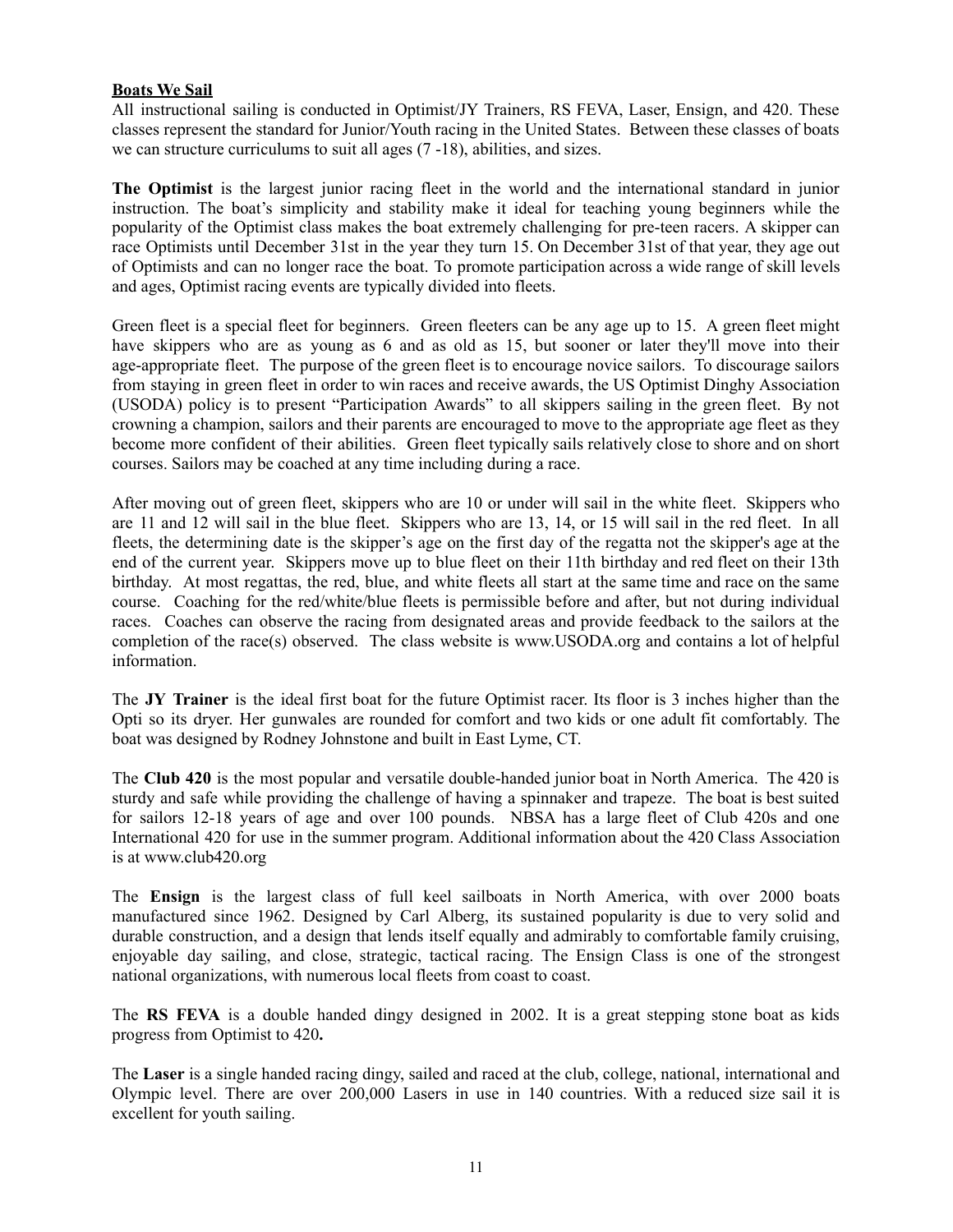#### **NBSA Competitive Racing**

#### **Twilight Racing**

As part of the Junior Sailing Program, junior sailors will have the opportunity to compete in informal races conducted by the instructors. Twilight races will be held once in the afternoon – instructors will provide additional details. While the junior sailors will race in Twilights as part of their lesson at that time, all junior sailors interested in racing should come out and participate in these informal races regardless of whether they have a lesson scheduled that day. Awards will be presented at the annual Awards ceremony at the end of the season.

#### **Harriet Dower Trophy**

Donated by Sydney Sewall in 1961 and awarded to a Junior Sailor (not yet 16 as of September 1 of the year of the race) for first place in a race to be designated by the Race Committee and sailed exclusively for this trophy. (Originally designated to the Zip Class). The winner will be presented with the perpetual trophy as well as a keeper trophy at the annual Awards ceremony.

#### **Robert Wyllie Memorial Trophy**

Donated by Daniel Miller III in 1970 and awarded to the junior sailor (NBSA member 15 years old or less) in a designated fleet chosen by the Fleet Captain and sailed exclusively for this trophy. (Originally designated Zip or other class boats)**.** More details will be provided by the instructors. The winner will be presented with this perpetual trophy and keeper trophy annual awards ceremony.

#### **Miller Trophy**

Donated by the grandchildren of Daniel Miller, Jr. in 1977; awarded to the skipper of one race recommended by the Race Committee and to be rotated between one design classes (not exclusively for juniors). The Race Committee Chair will select the class and date of this event – if a junior class is selected, you will receive notification from Fleet Captain and/or instructors. This perpetual trophy is presented to the winner at the annual Awards ceremony.

#### **NBSA Junior Sailing Awards**

#### **Colin F. Soule Award**

Presented by Mrs. Colin F. Soule and daughters; first awarded in 1968 and presented annually to the Junior Sailor who shows the most sustained interest and improvement in seamanship. This is a perpetual trophy that is presented at the annual Awards ceremony.

#### **Most Improved**

This award is presented annually to the Junior Sailor who has shown the most improvement in the program year. A keeper trophy is presented at the annual Awards ceremony.

#### **Catch Me if You Can**

Donated in 1975 by Norman B. Peck Jr, this flag represents similar flags flown during the Revolutionary War by US colonial privateer ships. The Catch Me If You Can Flag served as a message and was flown from the rigging as a challenge to the British who had difficulty catching the smaller and faster US ships. This perpetual flag embroidered with past winners is presented to the skipper or team that has achieved the highest honors in National or International competition during the season. While not exclusively for juniors, this coveted award has been presented to juniors in the past.